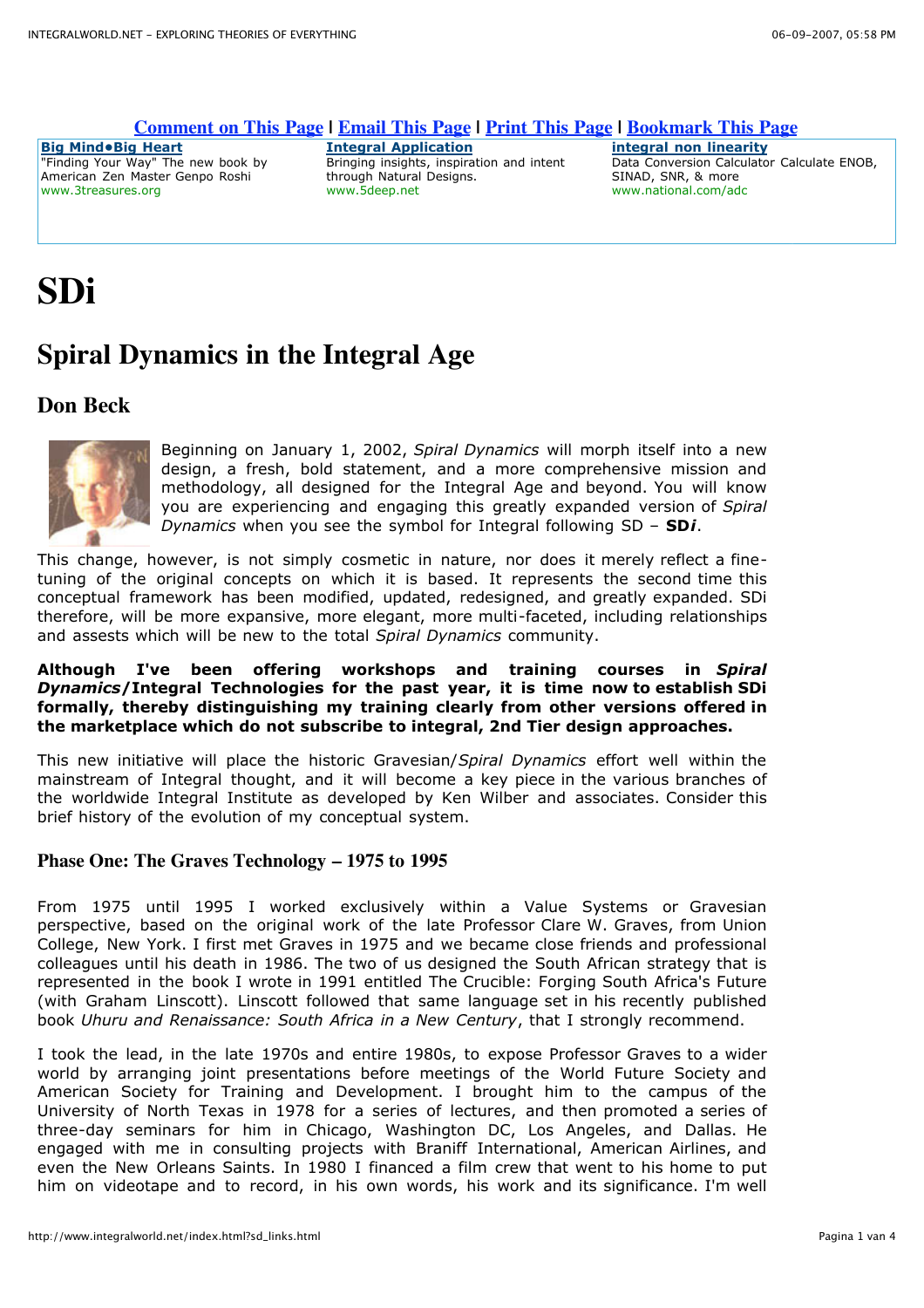within my bounds to say that if it had not been for these efforts, his ideas would not be as popular as they are becoming in a number of different areas. Any accurate history of those days would support such a claim. He reported to me often that I was the only person providing him with financial support for his work, and his wife, Marion, often claimed that these activities kept him alive much longer. It was truly a delight to work with him and I miss him a great deal. He will always receive personal and professional credit from me in all of my activities. I'm Gravesian to the core.

#### **Phase Two:** *Spiral Dynamics* **– 1996 to 2001**

By the time the book *Spiral Dynamics* was published (*Mastering Values, Leadership & Change*, Blackwell, 1996) I felt it necessary to update and expand on the original Gravesian concept to appeal to a much wider audience. For example, I introduced the concept of "value memes/memetics" to both supplant and enhance the limited "value systems" language. I encountered a considerable amount of criticism from many in the community who disliked the new symbolic systems. Further, since Graves had very little international experience, I projected the South African "microcosm" onto a global screen in the final chapter of the book, and then compiled a long list of other sources to structure them along the Spiral scaffolding.

You will note on the back cover of the book these words: "*Spiral Dynamics* is an extension and elaboration of the biopsychosocial systems concept of the late Clare W. Graves; work that Canada's Maclean's Magazine called 'The Theory that Explains everything.' " The book has far exceeded Blackwell's expectation and is now in its 8th printing. The coauthor of the book was my former graduate student Christopher Cowan, who decided three years ago that he wanted to pursue his own interests, which he has done. He is not part of the Integral movement.

#### **Phase Three:** *Spiral Dynamics* **integral – 2002 and beyond**

With this announcement we are launching the third iteration of the complex material, an approach that transcends but includes the previous two phases. The best of the Graves Technology will still be amplified in this new version, as will the critical elements of the initial statement of *Spiral Dynamics*. **SD***i*, however, will be an extension and elaboration of the previous two phases, and will go far beyond both in striking out new territory, in creating new strategic and systemic alliances, and in addressing academic and applied domains that are just now becoming part of the 21st Century thought structures and existence problems.

While Graves supplied the original blueprint, he cautioned me on numerous occasions to continue the research, to branch out far beyond what he could imagine, and pursue "the never ending quest."

With this brief history in mind, consider now the components of *Spiral Dynamics* integral… **SD***i*.

SD*i* is based on a belief in the Invisible Spiral, the Prime Directive that works in human nature to continue our quest toward greater complexity. The Graves Technology is simply one wrap around the Invisible Spiral but there are many others. I believe it is the best single wraparound available. Yet, many of the empty spaces and incomplete zones can be filled in with other theories, other wraparounds. **SD***i* continues the search for these paradigms to provide yet a fuller understanding of the working of the Spiral within our lives.

This reality led me to make contact with author/philosopher Ken Wilber, as I had been following his work since his first book publication in 1978. In *The Collected Works of Ken Wilber*, a massive set of books to say the least, one engages the mind of someone like Professor Graves who searched over long periods of time, and often as a lone pathfinder, to discover and reveal the mechanisms and stages that have characterized our long, evolutionary ascent from an animal-like existence. This relationship with Ken and his vast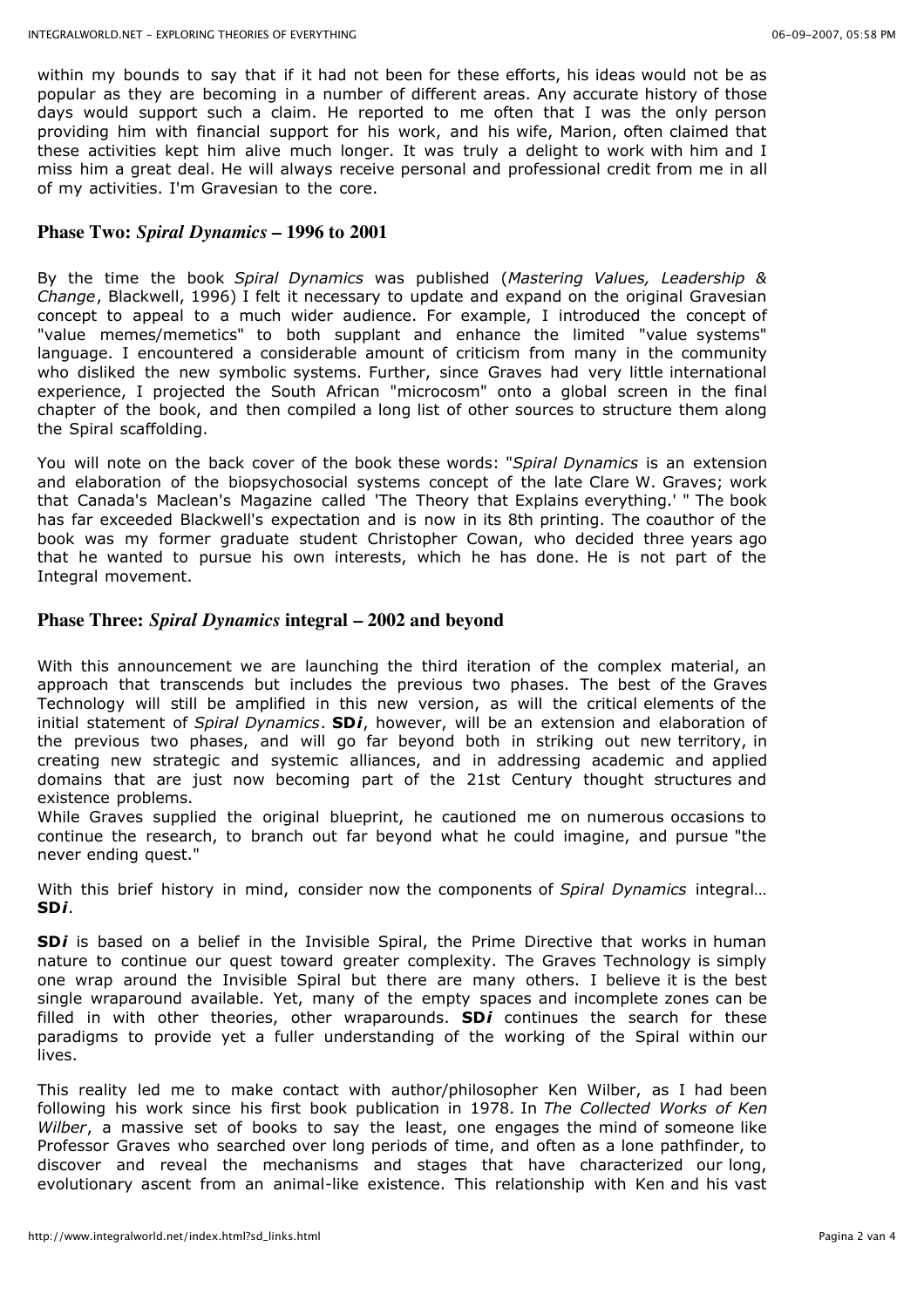following has created a quantum leap of interest in Clare W. Graves and *Spiral Dynamics* and, more than any other influence, has projected this conceptual system onto the global screen. We are in debt to his efforts on our behalf and look forward in **SD***i* to an even closer working relationship.

One of the distinguishing characteristics of **SD***i* is the use of Wilber's All Quadrants/All Levels/All Lines model that offers a user-friendly way and methodology for integrating *Spiral Dynamics* into personal, organizational, and societal operations. When Wilber first began to describe such a strategy, he drew support and interest from a wide range of individuals, including President Clinton, Vice President Gore, and Jeb Bush, Governor of Florida. We have adapted this process in creating the **4Q/8L** tapestry and technique in helping organizations align their efforts to produce desired results in a shorter time and with fewer resources. The **4Q/8L** approach is now being used by inner city churches, school systems, and major corporations in the USA and abroad.

**SD***i* goes much further than the first two SD phases in empowering, aligning, enhancing, and shaping other positive concepts, packages, and approaches as it works in the background and at deeper levels to influence humankind's Memetic Codes. This truly integral approach meshes many of the original SD concepts with other interests in such a way that it is never overtly recognized. In fact, this may be the arena where *Spiral Dynamics* is the most timely and relevant.

**SD***i* generates a whole series of programs and projects that extend beyond both the Gravesian and the original *Spiral Dynamics* language and categories. At this stage the new **Macro\*Memetics Project,** one that focuses specifically on large-scale systems change, has drawn a considerable amount of interest, and resulted in a recent presentation at the World Bank on the future of Afghanistan. Other such applications have produced meetings with White House officials, leaders in Congress, and sessions at No. 10 Downing Street in London. And, because of the global prestige of Ken Wilber, contacts come in on a daily basis from interested people around the world and from virtually every walk of life – the latest, for example, from as far as the Jammu/Kashmir and Himachal Pradesh in India, and Baltistan, Pakistan.

Further, there is growing interest in the critical importance of **Vital Signs Monitors** to detect, observe, and quantify the critical indicators that provide the needed information in "managing" large-scale interventions, change, and transformation. We have a close working relationship with John Petersen and the Arlington Institute (Virginia) in the design of these think tools, sophisticated decision-making technologies, and creative scenario development. We intend to literally write the book on VSM methodology in working with GIS-type software. This information will soon be displayed at www.vitalsignsmonitor.com.

Christopher Cooke in Yorkshire has developed the PeopleSCAN capacity to take the various **SD***i* testing systems online, from the Values Test to the Change State Indicators. Others will be available over the next few months, and in several different world languages. These can now be seen (and utilized by certified SD practitioners) at www.onlinepeoplescan.com.

During the last few years I have been working with Dr. Ichak Adizes and his Adizes Graduate School in Santa Barabara, California. (See www.adizes.com.) There is a natural synergy between the managerial precision within the Adizes Life Cycle framework and the Spiral implications for business design and executive leadership. These relationships are spelled out in my book-in-progress entitled *Natural Designs: A Spiral Dynamics Integral Approach to Organizational Elegance*.

In addition, we have created a not-for-profit entity entitled The Institute for Values and Culture that will provide a 501c 3 vehicle for fundraising from foundations and interested individuals. We expect this effort to grow with leaps and bounds in 2002 as we search for ways to address serious problems within our local communities, as well as reduce the alarming memetic conflicts around the planet. This entity will house a Peace & Conflict Monitor and, in addition, will provide training programs for civic, NGO, education, law enforcement, religious, and health care leaders in PCM technology.